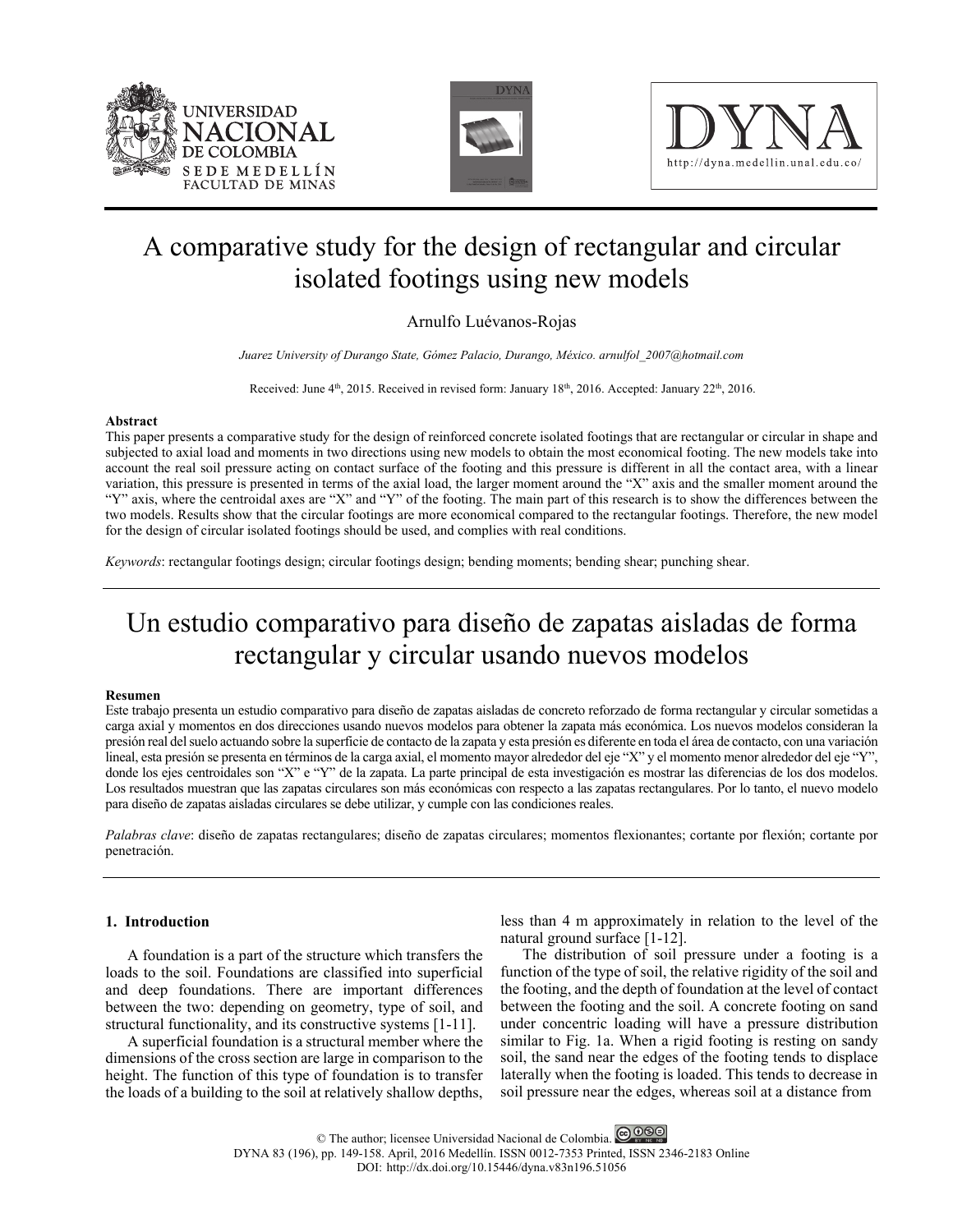

Figure 1. Pressure distribution under footing: (a) footing on sand; (b) footing on clay; (c) equivalent uniform distribution. Source: [9-12].

the edges of a footing is relatively confined. On the other hand, the pressure distribution under a footing on clay is similar to Fig. 1b. As the footing is loaded, the soil under the footing deflects in a bowl-shaped depression, relieving the pressure under the middle of the footing. For design purposes, it is common to assume the soil pressures are linearly distributed. The pressure distribution will be uniform if the line of action of the resultant force passes though the centroid of the footing (see Fig. 1c) [9-12].

In the design of superficial foundations, specifically in the case of isolated footings there are three types of the application of loads: 1) Concentric axial load, 2) Axial load and moment in one direction (uniaxial bending), 3) Axial load and moment in two directions (biaxial bending) [1-14].

The hypothesis used in the classical model is to take into account the uniform pressure for the design, i.e., the same pressure at all points of contact of the foundation with the soil; this design pressure is the maximum value that occurs in an isolated footing [1-14].

The classical model for the dimensioning of footings is developed by trial and error, i.e., a dimension is proposed and using the expression of the bidirectional bending one obtains the stresses acting on the contact surface, which must meet the following conditions: 1) The minimum stress should be equal to or greater than zero, because the soil is not capable of withstanding tensile stresses, 2) The maximum stress must be equal to or less than the allowable capacity that the soil can withstand [1-14].

Some papers present the use of load testing on foundations: Non-destructive load test in pilots [15]; Evaluation of the integrity of deep foundations: analysis and in situ verification [16]; Others, show the use of static load tests in the geotechnical design of foundations [17]; Stability of slender columns on an elastic foundation with generalised end conditions [18]; A novel finite element method for designing floor slabs on grade and pavements with loads at edges.

Mathematical models that calculate the dimensions of rectangular, square and circular isolated footings subjected to axial load and moments in two directions (biaxial bending) were developed [1,3,6], and also a comparative study between the rectangular, square and circular footings with respect to the contact surface on soil was presented [8].

Mathematical models for the design of isolated footings of rectangular and circular shape using a new model were presented [7,9].

This paper presents a comparative study for the design of reinforced concrete isolated footings that are rectangular or circular in shape and that support a rectangular column subjected to axial load and moments in two directions to obtain the most economical footing. The new models take into account the real soil pressure acting on contact surface of the footing and this pressure is different in all of the contact area, with a linear variation, this pressure is presented in terms of the axial load, the larger moment around the "X" axis and the smaller moment around the "Y" axis, where the centroidal axes are "X" and "Y" of the footing. The comparison is presented between the two new models in terms of: 1) Moment around a *a'-a'* axis that is parallel to the "*X-X*" axis and moment around a *b'-b'* axis that is parallel to the "*Y-Y*" axis; 2) Bending shear (unidirectional shear force) is localized on a *c'-c'* axis that is parallel to the "*X-X*"; 3) Punching shear (bidirectional shear force); 4) Materials used (reinforcement steel and concrete). This study shows the differences between the two models to propose the most economical footing.

#### **2. Methodology**

#### *2.1. General conditions*

According to Building Code Requirements for Structural Concrete (ACI 318-13) and Commentary the critical sections are: 1) The maximum moment is located on the face of the column, pedestal, or wall, for footings supporting a concrete column, pedestal, or wall; 2) Bending shear is presented at a distance "*d*" (distance from extreme compression fiber to centroid of longitudinal tension reinforcement) shall be measured from face of column, pedestal, or wall for footings supporting a column, pedestal, or wall; 3) Punching shear is localized so that its perimeter "*b*<sub>o</sub>" is a minimum but need not approach closer than "*d/2*" to: (a) Edges or corners of columns, concentrated loads, or reaction areas; and (b) Changes in slab thickness such as edges of capitals, drop panels, or shear caps [7,9,10,20].

The general equation for any type of footings subjected to bidirectional bending is [1-14, 21]:

$$
\sigma = \frac{P}{A} \pm \frac{M_x C_y}{I_x} \pm \frac{M_y C_x}{I_y} \tag{1}
$$

where:  $\sigma$  is the stress exerted by the soil on the footing (soil pressure), *A* is the contact area of the footing, *P* is the axial load applied at the center of gravity of the footing, *Mx* is the moment around the axis "X", *My* is the moment around the axis "Y",  $C_x$  is the distance in the direction "X" measured from the axis "Y" up the farthest end,  $C_y$  is the distance in direction *"Y"* measured from the axis "X" up the farthest end,  $I<sub>v</sub>$  is the moment of inertia around the axis "Y" and  $I<sub>x</sub>$  is the moment of inertia around the axis "X" [1-14, 21].

## *2.2. A new model for rectangular footings*

Fig. 2 shows the pressures diagram for a rectangular footing subjected to axial load and moment in two directions (biaxial bending), where there are different pressures in the four corners and these vary linearly along the contact surface [7].

The stresses anywhere on a rectangular footing subjected to biaxial bending by equation (1) are found [7]: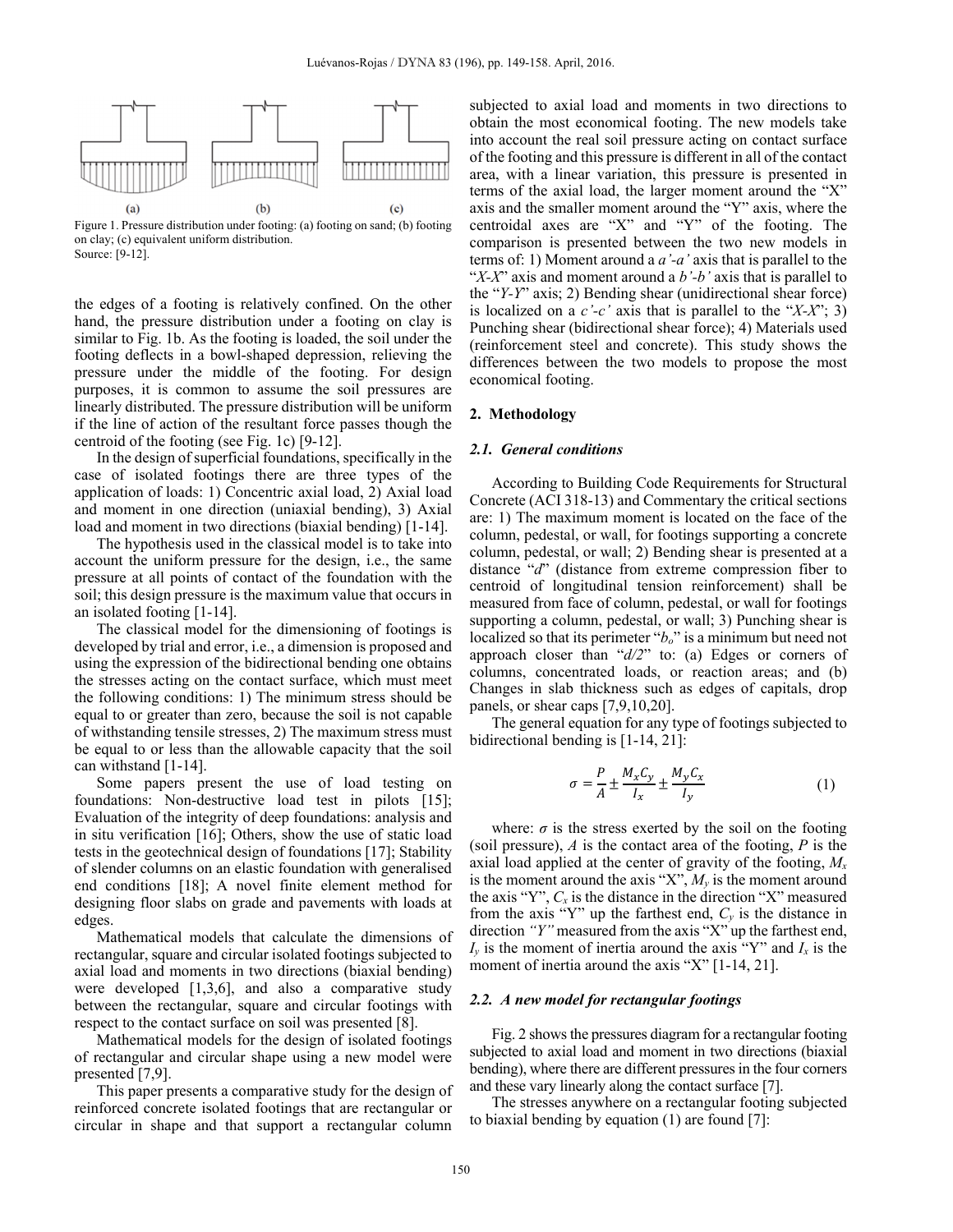

Figure 2. Soil pressures on the rectangular footings. Source: [7].

$$
\sigma(x,y) = \frac{P}{bh} + \frac{12M_xy}{bh^3} + \frac{12M_yx}{hb^3}
$$
 (2)

where: *h* is the side of the parallel footing the axis "*Y*", *b* is the side of the parallel footing the axis " $X$ ",  $A = bh$ ,  $I_x =$ *bh*<sup>3</sup>/12,  $I_y = hb^3/12$ ,  $C_x = x$ ,  $C_y = y$  [7].

## 2.2.1. Moments

Critical sections for moments are presented in section *a' a'* and *b'-b'*, as shown in Fig. 3 [7].

## 2.2.1.1. Moment around the a'-a' axis

The resultant force " $F_{R1}$ " is obtained through the volume of pressure on the area formed by the axis a'-a' and the corners 1 and 2 of the footing, this is as follows [7]:



Figure 3. Critical sections for moments. Source: [7].

$$
F_{R1} = \frac{P(h - c_1)}{2h} + \frac{3M_x(h^2 - c_1^2)}{2h^3}
$$
 (3)

where:  $c_l$  is the dimension of the parallel column to the axis "Y", *c2* is the dimension of the parallel column to the axis "X" [7].

Now, the gravity center " $v_c$ " of the soil pressure is [7]:

$$
y_c = \frac{Ph^2(h^2 - c_1^2) + 4M_x(h^3 - c_1^3)}{4Ph^2(h - c_1) + 12M_x(h^2 - c_1^2)}
$$
(4)

Moment around the axis *a'-a'* is [7]:

$$
M_{a\prime - a\prime} = \frac{[Ph^2 + 2M_x(2h + c_1)](h - c_1)^2}{8h^3} \tag{5}
$$

## 2.2.1.2. Moment around the b'-b' axis

The resultant force " $F_{R2}$ " is obtained through the volume of pressure on the area formed by the axis *b'-b'* and corners 1 and 4 of the footing, this is [7]:

$$
F_{R2} = \frac{P(b - c_2)}{2b} + \frac{3M_y(b^2 - c_2^2)}{2b^3}
$$
 (6)

Now, the gravity center "xc" of the soil pressure is [7]:

$$
x_c = \frac{Pb^2(b^2 - c_2^2) + 4M_y(b^3 - c_2^3)}{4Pb^2(b - c_2) + 12M_y(b^2 - c_2^2)}
$$
(7)

Moment around the axis *b'-b'* is [7]:

$$
M_{b\prime - b\prime} = \frac{[Pb^2 + 2M_y(2b + c_2)](b - c_2)^2}{8b^3} \tag{8}
$$

## 2.2.2. Bending shear (unidirectional shear force)

Critical section for the bending shear is obtained at a distance "d" to from the junction of the column with the footing is presented in section  $c^2$ -  $c^2$  as seen in Fig. 4 [7].

The bending shear " $V_f$ " is obtained through the volume of pressure on the area formed by the axis c'-c' and corners 1 and 2 of the footing [7].

Now, the bending shear " $V_f$ " is [7]:

$$
V_f = \frac{[Ph^2 + 3M_x(h + c_1 + 2d)](h - c_1 - 2d)}{2h^3} \tag{9}
$$

### 2.2.3. Punching shear (bidirectional shear force)

Critical section for punching shear appears at a distance " $d/2$ " to from the junction of the column with the footing in the two directions occurs in the rectangular section formed by the points  $5, 6, 7$  and  $8$ , as shown in Fig.  $5 \, [7]$ .

The punching shear acting on the footing " $V_p$ " is obtained through the volume of pressure on the total area minus the rectangular area formed by points 5, 6, 7 and 8 [7].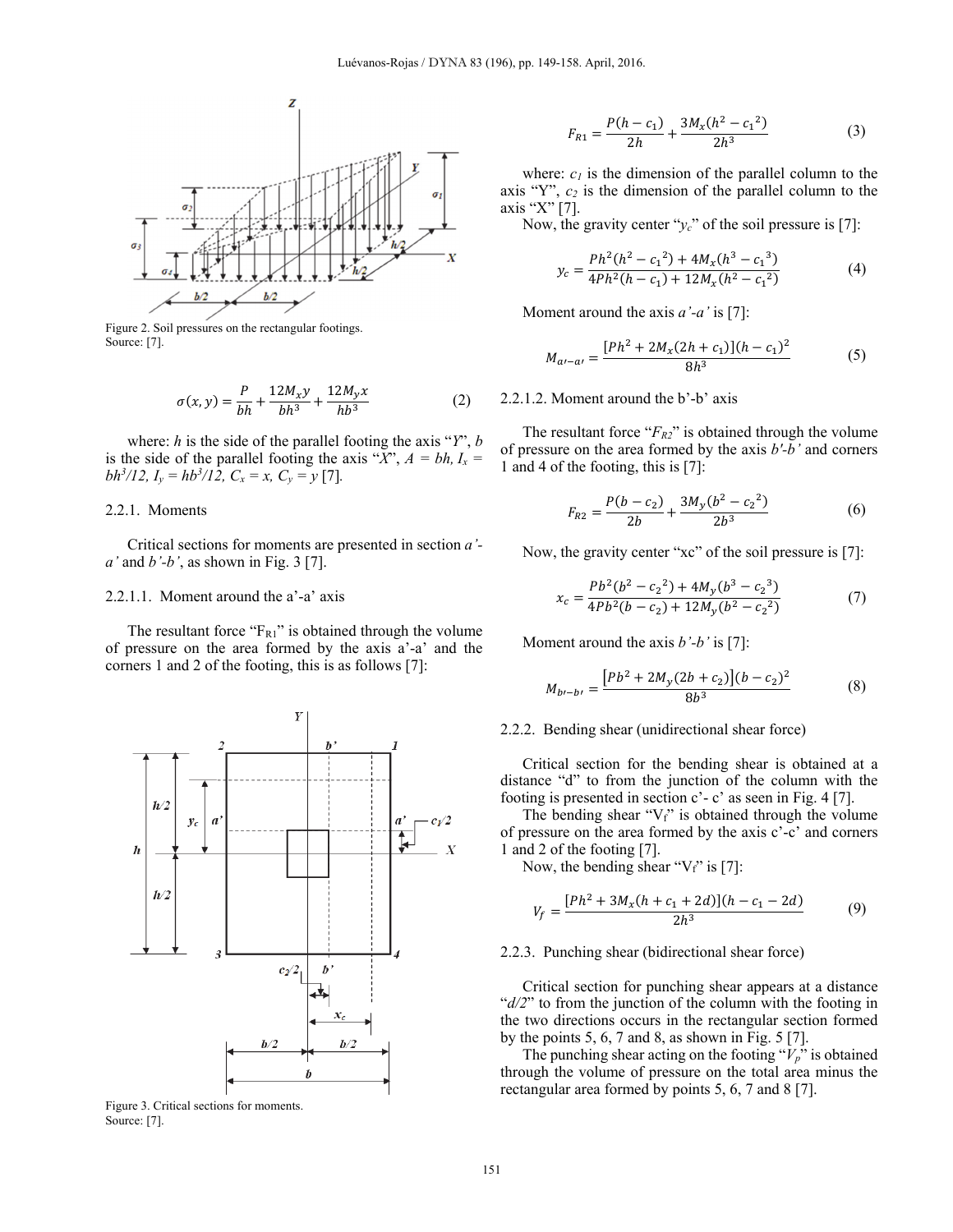

Figure 4. Critical sections for the bending shear. Source: [7].



Figure 5. Critical sections for the punching shear supporting a rectangular column. Source: [7].

Now, the punching shear " $V_p$ " is as follows [7]:

$$
V_P = \frac{P[bh - (c_1 + d)(c_2 + d)]}{bh} \tag{10}
$$

## *2.3. A new model for circular footings*

Fig. 6 shows the pressures diagram for a circular footing subjected to axial load and moment in two directions (biaxial bending), where pressures are presented differently and varying linearly along the contact surface [9].

The stresses anywhere on a circular footing subjected to bidirectional bending by the equation (1) are found [9]:

$$
\sigma(x,y) = \frac{P}{\pi R^2} + \frac{4M_x y}{\pi R^4} + \frac{4M_y x}{\pi R^4}
$$
(11)

where: *R* is the radius of the footing,  $A = \pi R^2$ ,  $I_x = \pi R^4/4$ ,  $I_y = \pi R^4/4$ ,  $C_x = x$ ,  $C_y = y$  [9].

# 2.3.1. Moments

Critical sections for moments are presented in section *a' a'* and *b'-b'*, as shown in Fig. 7 [9].

# 2.3.1.1. Moment around the axis a'-a'

The resultant force " $F_{RI}$ " is obtained through the volume of pressure on the area formed by the semicircle that is above the axis *a'-a'* of the footing, this is presented as follows [9]:

$$
F_{R1} = \frac{P\left[2\pi R^2 - c_1 \sqrt{4R^2 - c_1^2} - 4R^2 A sin\left(\frac{c_1}{2R}\right)\right]}{4\pi R^2} + \frac{M_x (4R^2 - c_1^2)^{3/2}}{3\pi R^4}
$$
(12)



Figure 6. Soil pressures on the circular footings. Source: [9].



Figure 7. Critical sections for bending moments. Source: [9].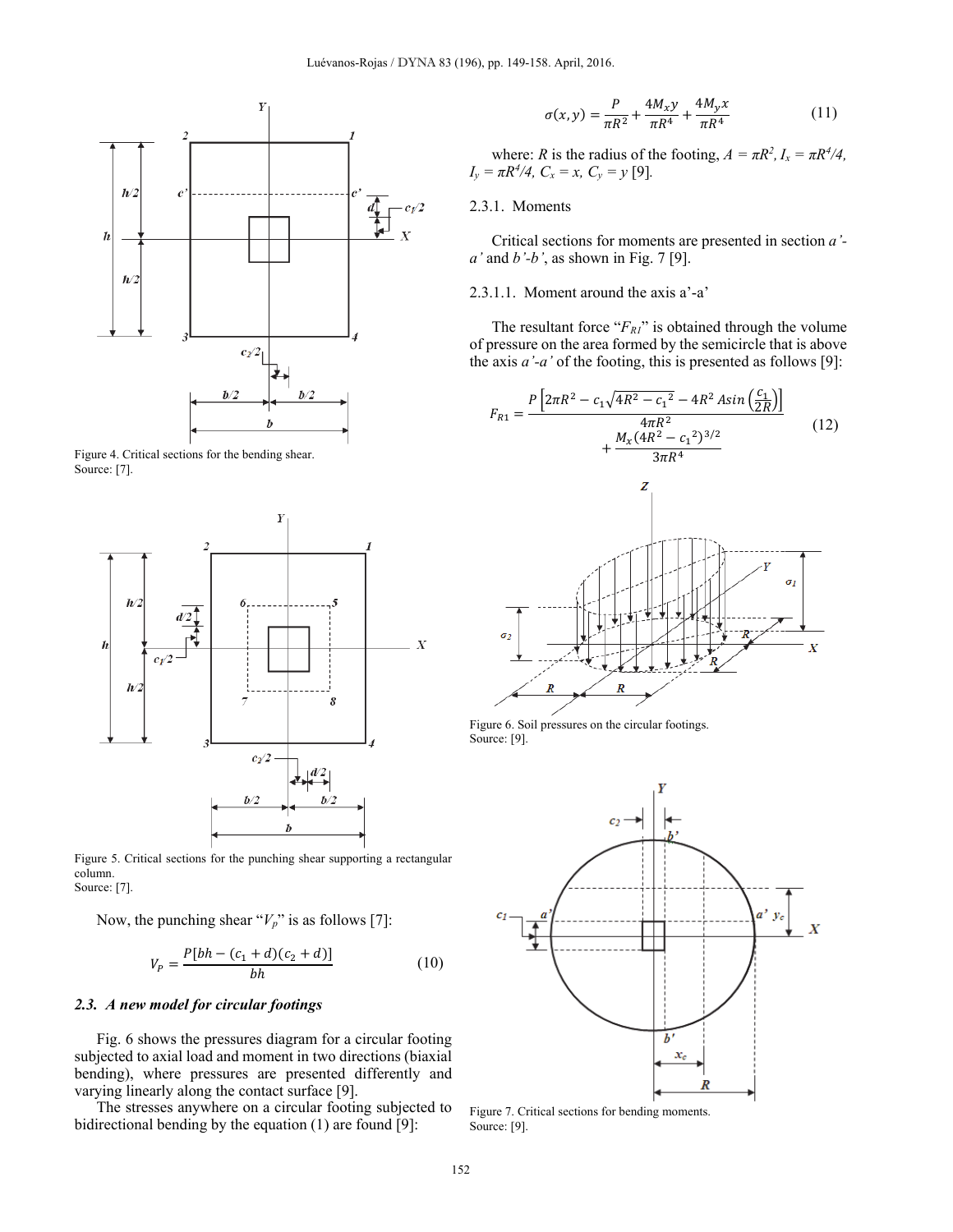Now, the gravity center "*yc*" of the soil pressure is [9]:

$$
y_c = \left\{ 2PR^2(4R^2 - c_1^2)^{3/2} + 3M_x[4\pi R^4 + c_1(2R^2 - c_1^2)\sqrt{4R^2 - c_1^2} - 8R^4 Asin(c_1/2R)] \right\}
$$
  
\n
$$
/2 \left\{ 3PR^2 \left[ 2\pi R^2 - c_1\sqrt{4R^2 - c_1^2} - 4R^2 Asin(c_1/2R) \right] - 4R^2 Asin(c_1/2R) \right\}
$$
  
\n
$$
+ 4M_x(4R^2 - c_1^2)^{3/2} \right\}
$$
 (13)

Moment around the axis *a'-a'* is [9]:

$$
M_{a\prime-a\prime} = \left\{ 6\pi R^4 (2M_x - Pc_1) + [PR^2(c_1^2 + 8R^2) + M_x c_1 (c_1^2 - 10R^2)] \sqrt{4R^2 - c_1^2} + 12R^4 (Pc_1 - 2M_x) Asin \left(\frac{c_1}{2R}\right) \right\}
$$
(14)  
(24 $\pi R^4$ 

## 2.3.1.2. Moment around the axis b'-b'

The resultant force " $F_{R2}$ " is obtained through the volume of pressure on the area formed by the semicircle that is on the right side of the axis *b*'*-b'* of the footing, this is [9]:

$$
F_{R2} = \frac{P\left[2\pi R^2 - c_2\sqrt{4R^2 - c_2^2} - 4R^2 A sin\left(\frac{c_2}{2R}\right)\right]}{4\pi R^2} + \frac{M_y (4R^2 - c_2^2)^{3/2}}{3\pi R^4}
$$
(15)

Now, the gravity center "*xc*" of soil pressure is [9]:

$$
x_c = \left\{ 2PR^2(4R^2 - c_2^2)^{3/2} + 3M_y[4\pi R^4 + c_2(2R^2 - c_2^2)\sqrt{4R^2 - c_2^2} - 8R^4 Asin(c_2/2R)] \right\}
$$
  
\n
$$
/2 \left\{ 3PR^2 \left[ 2\pi R^2 - c_2\sqrt{4R^2 - c_2^2} - 4R^2Asin(c_2/2R) \right] - 4R^2Asin(c_2/2R) \right\}
$$
  
\n
$$
+ 4M_y(4R^2 - c_2^2)^{3/2} \right\}
$$
 (16)

Moment around the axis *b'-b'* is [9]:

$$
M_{b} = \left\{ 6\pi R^4 (2M_y - Pc_2) + [PR^2(c_2^2 + 8R^2) + M_y c_2 (c_2^2 - 10R^2)] \sqrt{4R^2 - c_2^2} + 12R^4 (Pc_2 - 2M_y) Asin \left(\frac{c_2}{2R}\right) \right\}
$$
(17)  

$$
/24\pi R^4
$$

### 2.3.2. Bending shear (unidirectional shear force)

Critical section for bending shear is obtained at a distance "*d*" to from the junction of the column with the footing, this is presented in section *c'- c'* (see Fig. 8) [9].

The bending shear "*Vf*" is obtained through the volume of pressure on the area formed by the circle that is above the axis *c'-c'* of the footing [9].



Figure 8. Critical sections for the bending shear. Source: [9].

Now, the bending shear " $V_f$ " is [9]:

$$
V_f = \frac{P}{2\pi R^2} \left[ \pi R^2 - \left(\frac{c_1 + 2d}{2}\right) \sqrt{4R^2 - (c_1 + 2d)^2} - 2R^2 A \sin\left(\frac{c_1 + 2d}{2R}\right) \right] + \frac{M_x [4R^2 - (c_1 + 2d)^2]^{3/2}}{3\pi R^4}
$$
(18)

## 2.3.3. Punching shear (bidirectional shear force)

Critical section for punching shear appears at a distance "*d/2*" to from the junction of the column with the footing in the two directions occurs in the rectangular section formed by the points  $5, 6, 7$  and  $8$ , as seen in Fig. 9 [9].

The punching shear acting on the footing " $V_p$ " is obtained through the volume of pressure on the total area minus the rectangular area formed by points 5, 6, 7 and 8 [9].

Now, the punching shear " $V_p$ " is as follows [9]:

$$
V_P = P - \frac{P(c_1 + d)(c_2 + d)}{\pi R^2} \tag{19}
$$

## *2.4. Procedure of design*

**Step 1:** The mechanical elements  $(P, M_x, M_y)$  acting on the footing is obtained by the sum of: the dead loads, live loads and accidental loads (wind or earthquake) from each of these effects [7,9,10,22-27].

**Step 2:** The available load capacity of the soil *"σmax"* is [7,9,10,22-27]:

$$
\sigma_{max} = q_a - \gamma_{ppz} - \gamma_{pps} \tag{20}
$$

where: *qa* is the allowable load capacity of the soil, *γppz* is the self-weight of the footing, *γpps* is the self-weight of the soil fill [7,9,10,22-27].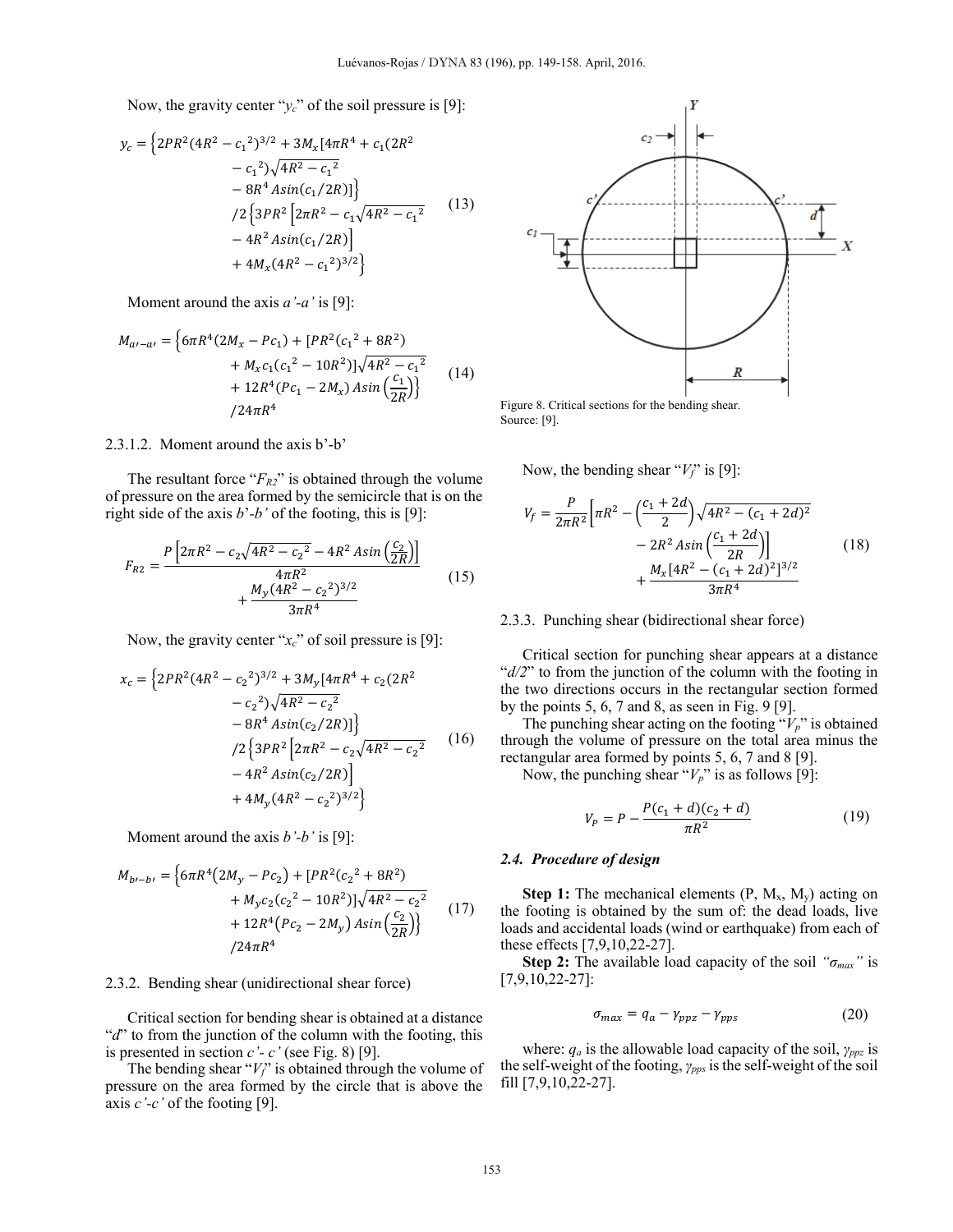

Figure 9. Critical sections for the bending shear. Source: [9].

# **Step 3:**

#### **Rectangular footings**

The value of "*h*" is selected according to the following equations [6,7]:

$$
h = \frac{12M_x}{P} \tag{21}
$$

$$
\sigma_{max} M_y h^3 - P M_x h - 12 M_x^2 = 0 \tag{22}
$$

where: the value of "*h*" obtained from the equation (21) is when the soil pressure is zero, and the value of "*h*" found in equation (22) is when the soil pressure is available load capacity "*σmax*", the greater of these two values is taken to meet the two conditions, because the pressure generated by the footing must be greater than zero and less than the available load capacity of the soil [7].

The value of "*b*" is found by equation [6,7]:

$$
b = \frac{M_y h}{M_x} \tag{23}
$$

## **Circular footings**

The value of "*R*" is selected according to the following equations [3,9]:

$$
R = \frac{4\sqrt{{M_x}^2 + {M_y}^2}}{P}
$$
 (24)

$$
\sigma_{max}\pi R^3 - PR - 4\sqrt{{M_x}^2 + {M_y}^2} = 0
$$
 (25)

where: the value of "*R*" obtained from the equation (24) is when the soil pressure is zero and the value of "*R*" found in equation (25) is when the soil pressure is available load capacity "*σmax*", the greater of these two values is taken to meet the two conditions, because the pressure generated by

the footing must be greater than zero and less than the load capacity available the soil [9].

Note: if the wind and/or an earthquake are included in the combinations the load capacity of the soil can be increased by 33% [7,9,10,19].

**Step 4:** The mechanical elements (*P, Mx, My*) acting on the footing is factored [7,9,10,20].

**Step 5:** The maximum moment acting on the rectangular footings are obtained by equations (5) and (8) [7], and for circular footings are found by equations (14) and (17) [9], the critical section is located in the junction of the column with the footing as shown in Fig. 3 and 7, respectively.

**Step 6:** The effective depth "*d*" for the maximum moment is found by the following expression [7,9,10,20]:

$$
d = \sqrt{\frac{M_u}{\varnothing_f b_w \rho f_y \left[1 - \frac{0.59 \rho f_y}{f'_c}\right]}}
$$
(26)

where:  $M_u$  is the factored maximum moment at section acting on the footing,  $\mathcal{O}_f$  is the strength reduction factor by bending and its value is 0.90,  $b_w$  is width of analysis in structural member,  $\rho$  is ratio of "*As*" to " $b_w d$ ",  $f_y$  is the specified yield strength of reinforcement of steel,  $f'_c$  is the specified compressive strength of concrete at 28 days [7,9,10,20].

where:  $b_w$  of circular footings for moment is obtained [9]:

$$
b_w = \sqrt{4R^2 - c_1^2} \tag{27}
$$

**Step 7:** Bending shear (unidirectional shear force) resisted by the concrete " $V_{cf}$ " is given [7,9,10,20]:

$$
\varphi_v V_{cf} = 0.17 \varphi_v \sqrt{f'_c} b_w d \tag{28}
$$

where:  $b_w$  of circular footings for the bending shear is found [7,9,10,20]:

$$
b_w = \sqrt{4R^2 - (c_1 + 2d)^2} \tag{29}
$$

Bending shear acting on the footing "*Vf*" is compared to bending shear resistance of concrete "*Vcf*" and must comply with the following expression [7,9,10,20]:

$$
V_f \le \phi_v V_{cf} \tag{30}
$$

where:  $\mathcal{O}_v$  is the strength reduction factor by shear is 0.85. **Step 8:** Punching shear (shear force bidirectional) resisted by the concrete " $V_{cp}$ " is given [7,9,10,20]:

$$
\phi_v V_{cp} = 0.17 \phi_v \left( 1 + \frac{2}{\beta_c} \right) \sqrt{f'_c} b_0 d \tag{31a}
$$

where:  $\beta_c$  is the ratio of long side to short side of the column and  $b_0$  is the perimeter of the critical section [7,9,10,20].

$$
\phi_v V_{cp} = 0.083 \phi_v \left(\frac{\alpha_s d}{b_0} + 2\right) \sqrt{f'_c} b_0 d \tag{31b}
$$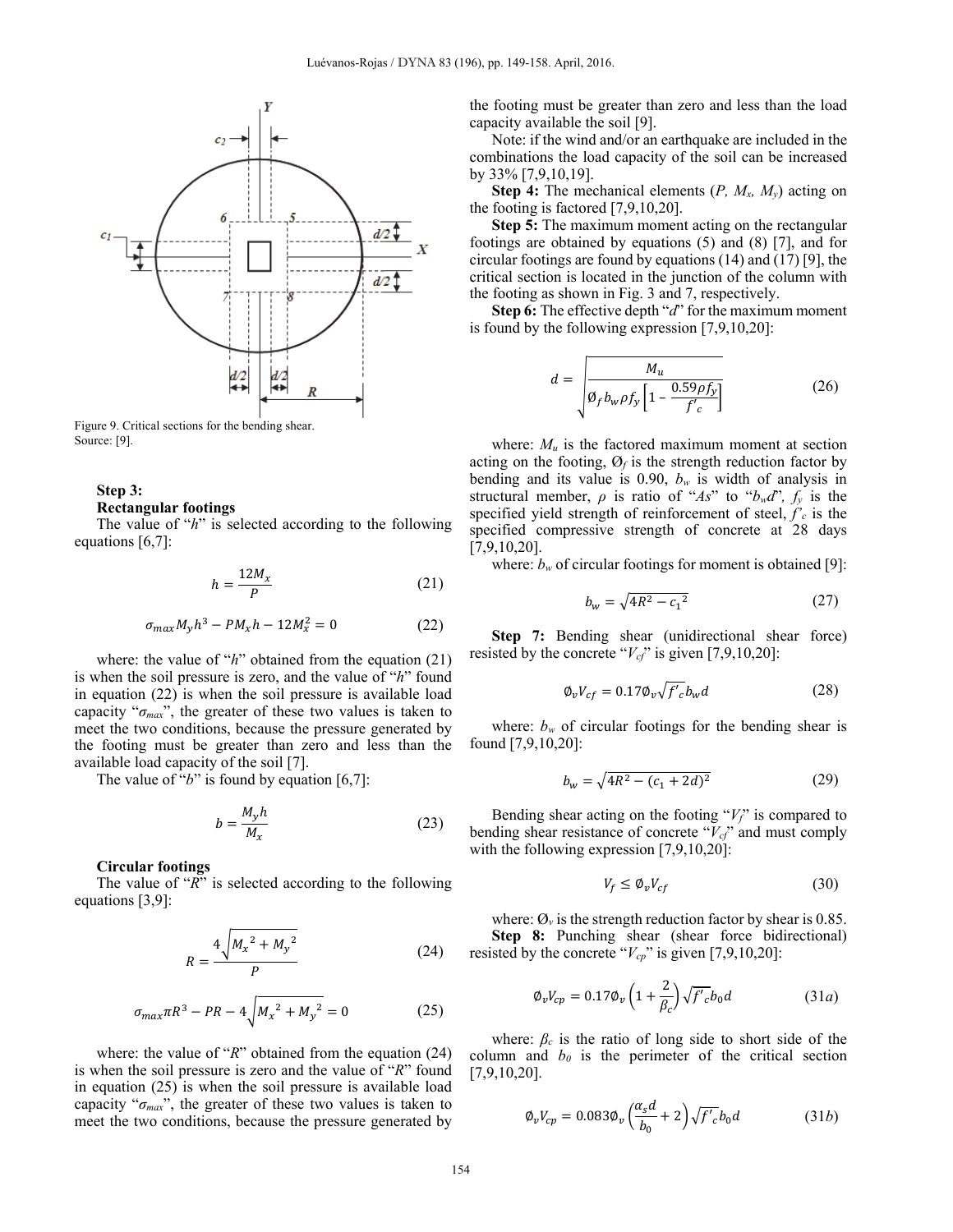where:  $\alpha_s$  is 40 for interior columns, 30 for edge columns, and 20 for corner columns [7,9,10,20].

$$
\varphi_v V_{cp} = 0.33 \varphi_v \sqrt{f'_c} b_0 d \tag{31c}
$$

where:  $\mathcal{O}_v V_{cp}$  must be the smallest value of equations (31*a*)-(31*b*)-(31*c*) [7,9,10,20].

Punching shear acting on the footing " $V_p$ " is compared to punching shear resistance of concrete "*Vcp*" and must comply with the following expression [7,9,10,20]:

$$
V_p \le \phi_v V_{cp} \tag{32}
$$

**Step 9:** The main reinforcement steel (parallel reinforcement steel to the direction of the axis "*Y*" of the footing) *"Asp"* is calculated with the following expression [7,9,10,20]:

$$
A_{sp} = wb_w d - \sqrt{(wb_w d)^2 - \frac{2M_uwb_w}{\varnothing_f f_y}}
$$
(33)

where: *w* is *0.85f'c /fy* [7,9,10,20]. Minimum steel *"Asmin"* by rule is [7,9,10,20]:

$$
A_{smin} = \rho_{min} b_w d \tag{34}
$$

where:  $\rho_{min}$  is the minimum percentage whereby the reinforcement steel is obtained [7,9,10,20]:

$$
\rho_{min} = \frac{1.4}{f_y} \tag{35}
$$

The parallel reinforcement steel in the direction of the axis " $X$ " is used in equation (33) substituting  $M_u = M_{b-b}$ " [7,9,10,20].

The parallel reinforcement steel in the short direction portion of the total reinforcement steel, "*γsAs*"*,* is distributed uniformly on a band (centered with respect to the axis of the column or pedestal) where the width is equal to the length of the short side of the footing. The rest of the reinforcement steel in the short direction required, " $(I-\gamma_s)A_s$ ", should be uniformly distributed in the areas which are outside the central band of the footing, where "*γs*" is obtained [7,20]:

$$
\gamma_s = \frac{2}{\beta + 1} \tag{36}
$$

where:  $\beta$  is ratio of long side to short side of the footing [7,20].

After, the space of the bars "*s*" is obtained [7,9,10,20]:

$$
s = \frac{b_w a_s}{A_s} \tag{37}
$$

where:  $a_s$  is the rod area used [7,9,10,19].

And the rods length for circular footings "*L1*" is found [9]:

$$
L_1 = 2\sqrt{R^2 - e^2} \tag{38}
$$

where: *e* is the distance in the direction "*Y*" measured from the axis "*X*" up where the rod is found [9].

**Step 10:** The development length for deformed bars "*l<sub>d</sub>*" is expressed by [7,9,10,20]:

$$
l_d = \frac{f_y \psi_t \psi_e}{6.6 \sqrt{f'_c}} d_b \tag{39}
$$

where:  $l_d$  is the minimum length that should have a deformed bar to prevent slippage, *ψt* is the traditional factor of location of the reinforcing steel which reflects the adverse effects of the position of the bars of the upper part of the section with respect to the height of fresh concrete located beneath them, *ψe* is a coating factor which reflects the effects of the epoxy coating,  $d_b$  is the diameter of the bars [7,9,10,20].

The development length for deformed bars "*ld*" is compared vs. the available length of the footing "*la*" and must comply with the following expression [7,9,10,20]:

$$
l_d \le l_a \tag{40}
$$

## **3. Numerical Problems**

The design of an isolated footing that supports a square column is presented, with the basic information following:  $c_1$  = *40 cm; c2 = 40 cm; H = 1.5 m; f'c = 21 MPa; fy = 420 MPa; qa*  $= 220 \text{ kN/m}^2$ ;  $\gamma_{ppz} = 24 \text{ kN/m}^3$ ;  $\gamma_{pps} = 15 \text{ kN/m}^3$ . To case 1:  $P_D =$ *700 kN;*  $P_L = 500$  kN;  $M_{Dx} = 120$  kN-m;  $M_{Lx} = 80$  kN-m;  $M_{Dy} =$ *120 kN-m;*  $M_{Ly} = 80$  kN-m. To case 2:  $P_D = 700$  kN;  $P_L = 500$ *kN;*  $M_{Dx} = 140$  *kN-m;*  $M_{Lx} = 100$  *kN-m;*  $M_{Dy} = 120$  *kN-m;*  $M_{Ly} =$ *80 kN-m.* To case 3:  $P_D = 700$  kN;  $P_L = 500$  kN;  $M_{Dx} = 160$  kN*m;*  $M_{Lx} = 120$  kN-m;  $M_{Dy} = 120$  kN-m;  $M_{Ly} = 80$  kN-m.

Where: *H* is depth of the footing,  $P_D$  is dead load,  $P_L$  is live load, *MDx* is moment around the axis "*X-X*" of dead load,  $M_{Lx}$  is moment around the axis "*X-X*" of live load,  $M_{Dy}$  is moment around the axis "*Y-Y*" of dead load, *MLy* is moment around the axis "*Y-Y*" of live load [7,9,10].

Table 1, 2 and 3 show the results to case 1, 2 and 3, respectively, and Fig. 10 presents the concrete dimensions and reinforcement steel in a general way for the two types of isolated footings.

#### **4. Results**

Effects that govern the design for isolated footings are the moments, bending shear, and punching shear.

For case 1:

a) For the maximum moment acting around the axes *a' a'* and *b'-b'* is the same, the rectangular footing is 1.08 times that of the circular footing.

b) For the bending shear acting on the footing, there is an increase of 8% in the rectangular footing with respect to the circular footing.

c) For the punching shear, it is virtually identical for the two models of the isolated footings.

In case 2:

a) For the maximum moment acting around the axis *a' a'*, the rectangular footing is 1.19 times the circular footing, and in the maximum moment acting around the axis *b'-b'*, the rectangular footing is 0.93 times the circular footing.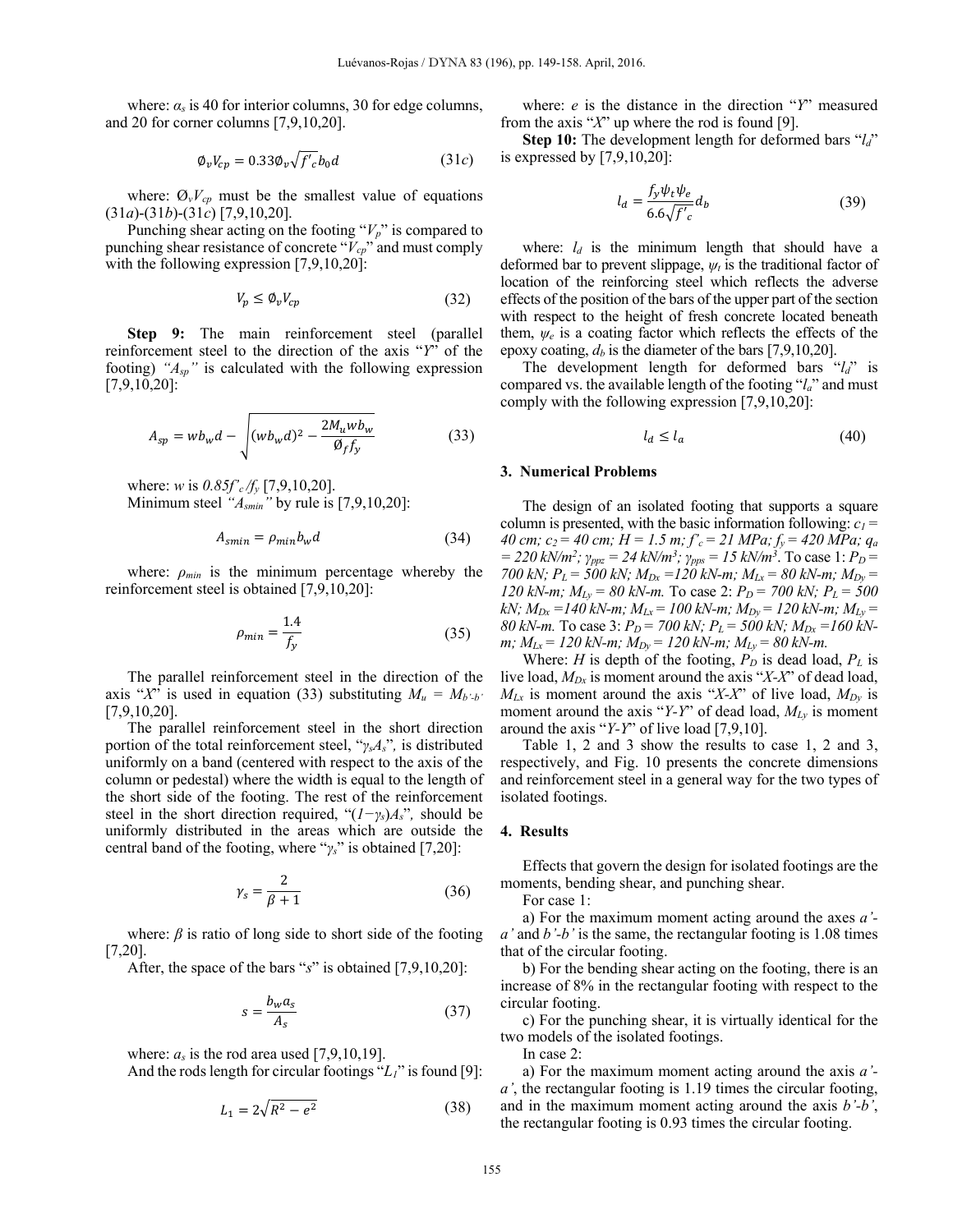Table 2.

| Comparison of results of case 1            |                                             |                              |                                  |              | Comparison of results of case 2                     |                                             |                              |                           |              |
|--------------------------------------------|---------------------------------------------|------------------------------|----------------------------------|--------------|-----------------------------------------------------|---------------------------------------------|------------------------------|---------------------------|--------------|
| Concept                                    |                                             | Rectangular<br>footing<br>RF | <b>Circular</b><br>footing<br>CF | <b>RF/CF</b> | Concept                                             |                                             | Rectangular<br>footing<br>RF | Circular<br>footing<br>CF | <b>RF/CF</b> |
| Measures of the footings<br>(m)            |                                             | $h = 3.20$<br>$b = 3.20$     | $R = 1.75$                       |              | Measures of the footings<br>(m)                     |                                             | $h=3.60$<br>$b = 3.00$       | $R = 1.80$                |              |
| Resultant force<br>$F_{RI}$ (kN)           |                                             | 843.01                       | 830.30                           | 1.02         | Resultant force<br>$F_{RI}$ (kN)                    |                                             | 863.87                       | 856.05                    | 1.01         |
| Gravity center<br>$y_c(m)$                 |                                             | 0.927                        | 0.883                            | 1.05         | Gravity center<br>$v_c(m)$<br>Maximum moment acting |                                             | 1.033                        | 0.909                     | 1.14         |
| Maximum moment acting<br>$M_{a'-a'}(kN-m)$ |                                             | 612.88                       | 566.74                           | 1.08         | $M_{a'-a'}(kN-m)$<br>Resultant force                |                                             | 719.89                       | 607.28                    | 1.19         |
| Resultant force<br>$F_{R2}$ (kN)           |                                             | 843.01                       | 830.30                           | 1.02         | $F_{R2}$ (kN)<br>Gravity center                     |                                             | 844.25                       | 830.13                    | 1.02         |
| Gravity center<br>$x_c(m)$                 |                                             | 0.927                        | 0.883                            | 1.05         | $x_c(m)$<br>Maximum moment acting                   |                                             | 0.876                        | 0.904                     | 0.97         |
| Maximum moment acting<br>$M_{b-b} (kN-m)$  |                                             | 612.88                       | 566.74                           | 1.08         | $M_{h-h}$ (kN-m)<br>Effective depth                 |                                             | 570.89                       | 584.53                    | 0.93         |
| Effective depth<br>$d$ (cm)                |                                             | 42                           | 42                               | 1.00         | $d$ (cm)<br>Total thickness                         |                                             | 42                           | 42                        | 1.00         |
| Total thickness<br>$t$ (cm)                |                                             | 50                           | 50                               | 1.00         | $t$ (cm)<br>Volume of concrete                      |                                             | 50<br>5.4                    | 50<br>5.09                | 1.00<br>1.06 |
| Volume of concrete<br>$V_C(m^3)$           |                                             | 5.12                         | 4.81                             | 1.06         | $V_C(m^3)$<br>Bending shear acting                  |                                             | 658.01                       | 595.61                    | 1.10         |
| Bending shear acting<br>$V_f(kN)$          |                                             | 610.61                       | 565.89                           | 1.08         | $V_f(kN)$<br>Punching shear acting                  |                                             | 1537.89                      | 1531.66                   | 1.00         |
| Punching shear acting<br>$V_p(kN)$         |                                             | 1532.31                      | 1525.38                          | 1.00         | $V_p(kN)$<br>Parallel                               | Cross<br>sectional                          |                              |                           |              |
| Parallel<br>reinforcement                  | Cross<br>sectional<br>area of               | 44.76                        | 48.67                            | 0.92         | reinforcement<br>steel in<br>direction of           | area of<br>steel $A_s$<br>$(cm^2)$          | 47.45                        | 50.07                     | 0.95         |
| steel in<br>direction of<br>axis "Y" of    | steel $A_s$<br>$(cm^2)$<br>Steel            |                              |                                  |              | axis "Y" of<br>the footing                          | Steel<br>volume<br>$V_S$ (cm <sup>3</sup> ) | 17442                        | 15430                     | 1.13         |
| the footing                                | volume<br>$V_S$ (cm <sup>3</sup> )<br>Cross | 14592                        | 14354                            | 1.02         | Parallel<br>reinforcement                           | Cross<br>sectional<br>area of               | 50.35                        | 50.07                     | 1.01         |
| Parallel<br>reinforcement<br>steel in      | sectional<br>area of<br>steel $A_s$         | 44.76                        | 48.67                            | 0.92         | steel in<br>direction of<br>axis "X" of             | steel $A_s$<br>$(cm^2)$<br>Steel            |                              |                           |              |
| direction of<br>axis "X" of                | $(cm^2)$<br>Steel                           |                              |                                  |              | the footing                                         | volume<br>$V_S(m^3)$                        | 16245                        | 15430                     | 1.05         |
| the footing                                | volume<br>$V_S(m^3)$                        | 14592                        | 14354                            | 1.02         | Source: Prepared by the author.                     |                                             |                              |                           |              |

Source: Prepared by the author.

Table 1.

b) For the bending shear acting on the footing, there is an increase of 10% in the rectangular footing with respect to the circular footing.

c) For the punching shear it is virtually identical for the two models of the isolated footings.

In case 3:

a) For the maximum moment acting around the axis *a' a'*, the rectangular footing is 1.28 times the circular footing, and the maximum moment acting around the axis *b'-b'*, the rectangular footing is 0.90 times the circular footing.

b) For the bending shear acting on the footing, there is an increase of 12% in the rectangular footing with respect to the circular footing.

c) For the punching shear the two models of the isolated footings are virtually identical.

Materials used for the construction of the isolated footings are the reinforcement steel and concrete.

## In case 1:

a) For the concrete, there is a saving of 6% in the circular footing with respect to the rectangular footing.

b) For reinforcement steel whether it is in the direction of the axis "*Y*" or the axis "*X*" of the footing , there is a saving of 2% in the circular footing with respect to the rectangular footing and with respect to the volume of reinforcement steel. In case 2:

a) For the concrete, there is a saving of 6% in the circular footing with respect to the rectangular footing.

b) For reinforcement steel in the direction of axis "*Y*" of the footing, there is a saving of 13% in the circular footing with respect to the rectangular footing, and in the direction of axis "*X*" of the footing, there is also a saving of 5% in the circular footing with respect to the rectangular footing and with respect to the volume of reinforcement steel.

In case 3:

a) For the concrete, there is a saving of 7% in the circular footing with respect to the rectangular footing.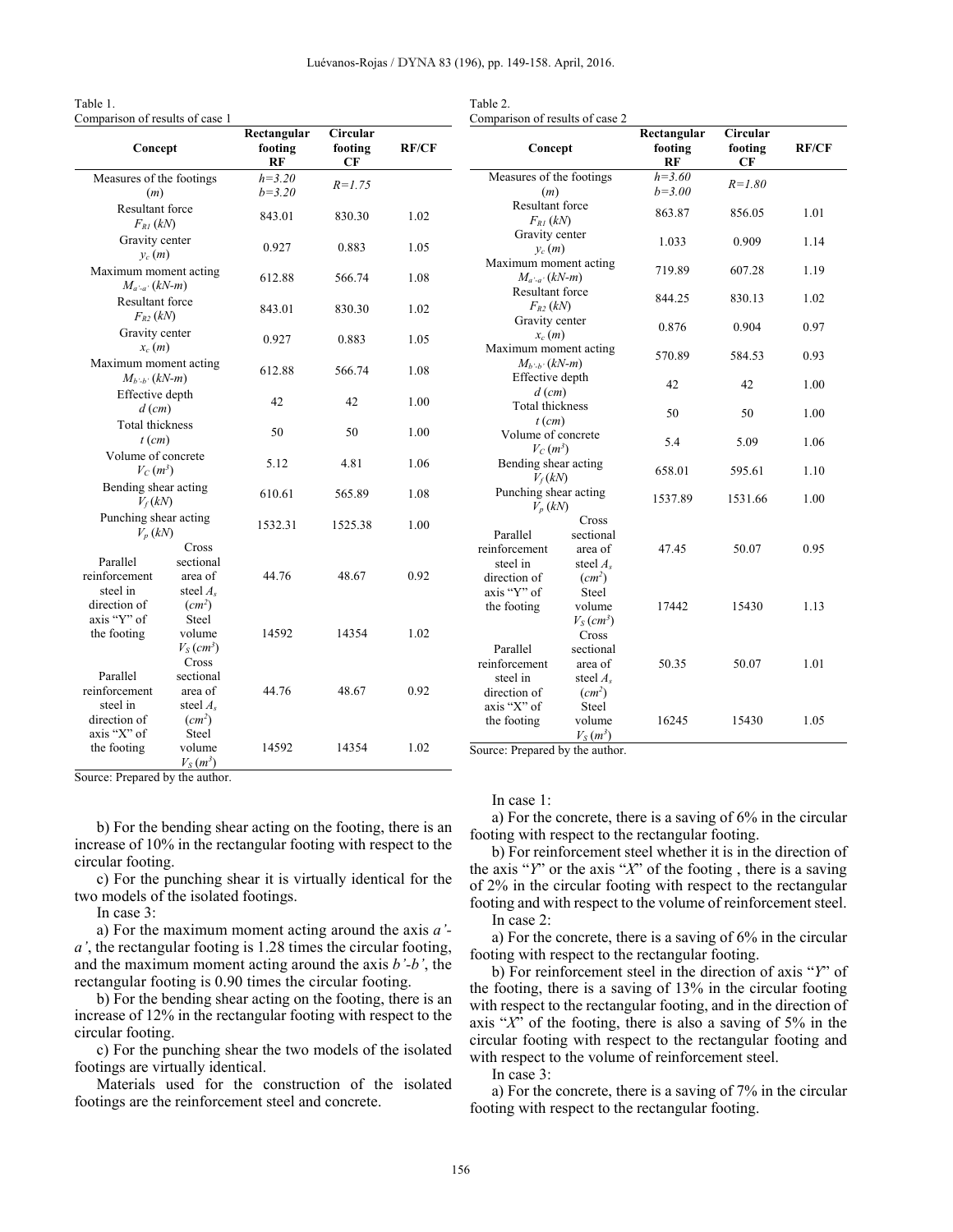Table 3. Comparison of the results of case 3

|                                    |                          | Rectangular | Circular   | <b>RF/CF</b> |  |
|------------------------------------|--------------------------|-------------|------------|--------------|--|
| Concept                            |                          | footing     | footing    |              |  |
|                                    |                          | RF          | CF         |              |  |
|                                    | Measures of the footings |             |            |              |  |
| (m)                                |                          | $b=2.80$    | $R = 1.80$ |              |  |
| <b>Resultant force</b>             |                          | 882.04      | 881.97     | 1.00         |  |
| $F_{RI}$ (kN)                      |                          |             |            |              |  |
| Gravity center                     |                          | 1.114       | 0.914      | 1.22         |  |
| $y_c(m)$                           |                          |             |            |              |  |
| Maximum moment acting              |                          | 806.60      | 630.03     | 1.28         |  |
| $M_{a'-a'}(kN-m)$                  |                          |             |            |              |  |
| <b>Resultant force</b>             |                          | 845.60      | 830.13     | 1.02         |  |
| $F_{R2}$ (kN)                      |                          |             |            |              |  |
| Gravity center                     |                          | 0.825       | 0.904      | 0.91         |  |
| $x_c(m)$                           |                          |             |            |              |  |
| Maximum moment acting              |                          | 528.77      | 584.53     | 0.90         |  |
| $M_{h-h'}(kN-m)$                   |                          |             |            |              |  |
| Effective depth                    |                          | 42          | 42         | 1.00         |  |
| $d$ (cm)                           |                          |             |            |              |  |
| Total thickness                    |                          | 50          | 50         | 1.00         |  |
| $t$ (cm)                           |                          |             |            |              |  |
| Volume of concrete                 |                          | 5.46        | 5.09       | 1.07         |  |
| $V_C(m^3)$                         |                          |             |            |              |  |
| Bending shear acting               |                          | 692.04      | 617.46     | 1.12         |  |
| $V_f(kN)$                          |                          |             |            |              |  |
| Punching shear acting<br>$V_n(kN)$ |                          | 1539.02     | 1531.66    | 1.00         |  |
|                                    | Cross                    |             |            |              |  |
| Parallel                           | sectional                |             |            |              |  |
| reinforcement                      | area of                  | 53.68       | 50.07      | 1.07         |  |
| steel in                           | steel $A_s$              |             |            |              |  |
| direction of                       | $(cm^2)$                 |             |            |              |  |
| axis "Y" of                        | Steel                    |             |            |              |  |
| the footing                        | volume                   | 21119       | 15430      | 1.37         |  |
|                                    | $V_S$ (cm <sup>3</sup> ) |             |            |              |  |
|                                    | Cross                    |             |            |              |  |
| Parallel                           | sectional                |             |            |              |  |
| reinforcement                      | area of                  | 54.55       | 50.07      | 1.09         |  |
| steel in                           | steel $A_s$              |             |            |              |  |
| direction of                       | $(cm^2)$                 |             |            |              |  |
| axis "X" of                        | Steel                    |             |            |              |  |
| the footing                        | volume                   | 15960       | 15430      | 1.03         |  |
|                                    | $V_S(m^3)$               |             |            |              |  |

Source: Prepared by the author.



Figure 10. Typical isolated footings: (a) Rectangular, (b) Circular. Source: Prepared by the author.

b) For reinforcement steel in the direction of axis "*Y*" of the footing, there is a saving of 37% in the circular footing with respect to the rectangular footing, and in the direction of axis "*X*" of the footing, there is also a saving of 3% in the circular footing with respect to the rectangular footing and with respect to volume of reinforcement steel.

## **5. Conclusions**

Research reported in this paper shows the following conclusions:

- The maximum moments acting on the isolated footings are greater for the rectangular footings in comparison to circular footings in the three cases.
- When  $M_x$  is increased: The moments acting on axis  $a^2-a^2$ are greater for the two footings, and the difference increases, the rectangular footings being greater. The moments acting on axis *b*'-*b*' are reduced in the rectangular footings, and in the circular footings they are increased. The bending shear acting on the footings are increased for the two footings, the difference increases, the rectangular footings being greater. The punching shear is greater for the two footings, but there is not a great difference, they are virtually identical.
- The dimensions of the two footings show that the concrete volume is greater for the rectangular footings with respect to the circular footings, but the total thickness "*t*", the effective depth "*d*" and the coating "*r1*" of the footings are equal in the two models.
- The reinforcement steel is greater in the rectangular footing and the greater increase is in direction "Y".

Thus the circular isolated footings satisfy the conditions of safety and economy.

The advantages of the circular isolated footings are:

1) The circular design showed a decrease in the amount of reinforcement steel and concrete required compared to the rectangular design that resulted in a more economical lesser volume.

2) In the filling produced by the excavation of the pit in the soil to place the foundations, the structural analysis as a load is taken into account, i.e., the circular footings need a lesser volume of reinforced concrete for stability of the foundations structure.

The models presented can be used in other cases, such as: 1) The footings under a concentric axial load, 2) The footings under an axial load and moment in one direction (uniaxial bending). However, the model for the circular isolated footings under an axial load and moments in two directions (biaxial bending) is proposed, because it is the most appropriate, since it is more economical and also is adjusted to real soil conditions [7,9].

The models presented in this paper apply only in the case of foundation design, where the footings must be rigid and the supporting soil layers elastic, which satisfy the equation of the biaxial bending, i.e., the variation of pressure is linear. As a suggestion for future research, in a situation where the soil type differs to the soil type in this study, for example in totally cohesive soils and totally granular soils, the pressures diagram is not linear and should be treated differently [7,9,10].